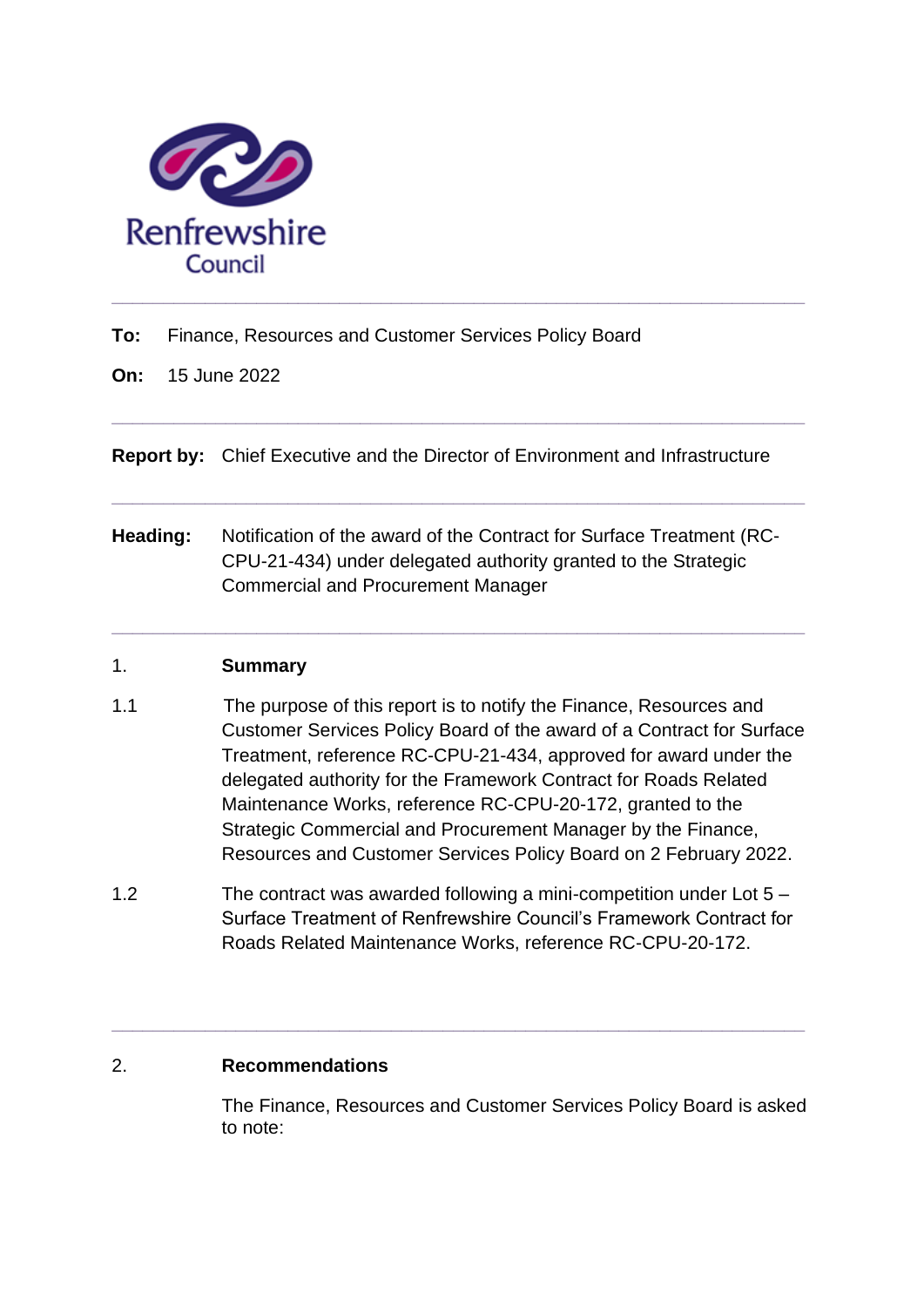- 2.1 The detail in section 3 of this report which details the contract for Surface Treatment, reference RC-CPU-21-434, approved for award to Kiely Bros. Limited under delegated authority granted to the Strategic Commercial and Procurement Manager by the Finance, Resources and Customer Services Policy Board on 2 February 2022 for the Framework Contract for Roads Related Maintenance Works, reference RC-CPU-20-172.
- 2.2 The *starting date* was 23 May 2022 and the *completion date* is 26 August 2022. These dates were confirmed in the *Employer's*  Acceptance.
- 2.3 The contract sum is £745,121.31 excluding VAT*.*

#### 3. **Background**

3.1 Environment and Infrastructure is responsible for the management and maintenance of all roads, excluding trunk roads, within the Council's boundaries.

\_\_\_\_\_\_\_\_\_\_\_\_\_\_\_\_\_\_\_\_\_\_\_\_\_\_\_\_\_\_\_\_\_\_\_\_\_\_\_\_\_\_\_\_\_\_\_\_\_\_\_\_\_\_\_\_\_

- 3.2 This contract is to apply surface treatment to carriageways.
- 3.3 The recommendation to approve this contract for award was made under delegated authority granted to the Strategic Commercial and Procurement Manager by the Finance, Resources and Customer Services Policy Board on 2 February 2022 for the Framework Contract for Roads Related Maintenance Works, reference RC-CPU-20-172.
- 3.4 This Contract was tendered as a mini competition under Renfrewshire Council's Framework Contract for Roads Related Maintenance Works, Lot 5 – Surface Treatment for a below Regulated Works Contract in accordance with that Framework and the Council's Standing Orders Relating to Contracts. The mini competition documents were made available on Monday, 11 April 2022 to the two (2) *suppliers* awarded a Framework Contract for Lot 5 – Surface Treatment through the Public Contracts Scotland – Tender portal.
- 3.5 The Tenders received were assessed on the basis of the most economically advantageous tender which included an evaluation of both price and quality. The scores achieved by each tenderer are detailed in the table below:

| <b>Supplier</b>     | <b>Quality</b><br>30% | <b>Price</b><br>70% | Total % |
|---------------------|-----------------------|---------------------|---------|
| Kiely Bros. Limited | 22.50                 | 70.00               | 92.50   |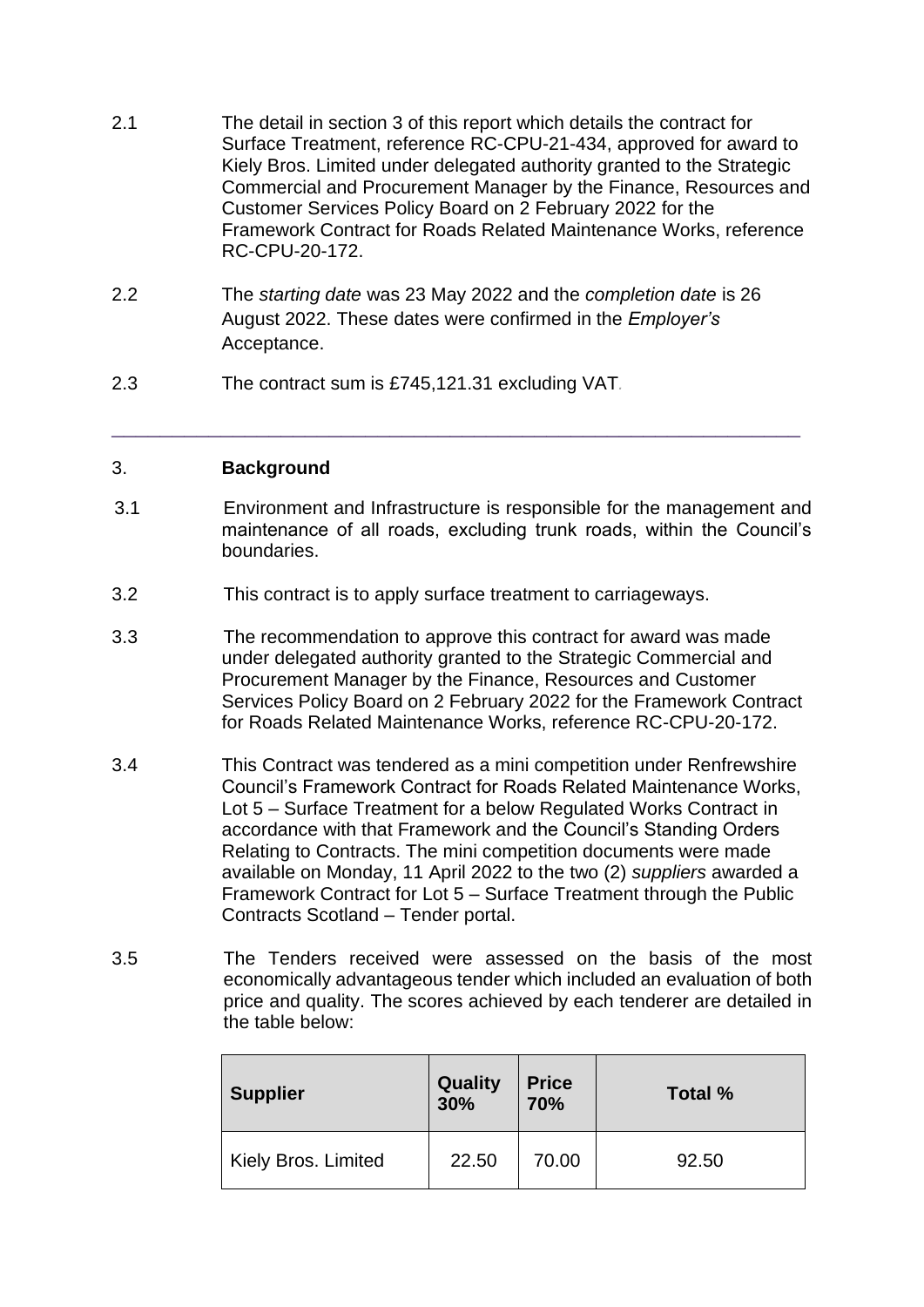| John McQuillan<br>Contracts) Limited | 22.50 | 58.21 | 80.71 |
|--------------------------------------|-------|-------|-------|
|--------------------------------------|-------|-------|-------|

- 3.6 In accordance with the authority granted by the Finance, Resources and Customers Services Policy Board on 2 February 2022 for the Framework Contract for Roads Related Maintenance Works, reference RC-CPU-20- 172, the Strategic Commercial and Category Manager approved the award of a contract to Kiely Bros. Limited for the contract for Surface Treatment, reference RC-CPU-21-434.
- 3.7 The approved spend under the Contract is £745,121.31 excluding VAT.
- 3.8 Community Benefits were sought as part of this process and Kiely Bros. Limited have committed to the following Community Benefits:

| <b>Community Benefit</b><br><b>Description</b>             | No of People / Activity |
|------------------------------------------------------------|-------------------------|
| Financial Support for a<br><b>Community Project</b>        |                         |
| <b>Non Financial Support</b><br>for a Community<br>Project |                         |

3.9 Financial costs in respect of this contract will be met from the Capital – General Services Budget.

#### **Implications of the Report**

#### 1. **Financial**

Financial costs in respect of this contract will be met from the Capital General Services Budget.

## 2. **HR & Organisational Development**

Not applicable.

# 3. **Community/Council Planning**

Reshaping our place, our economy and our future – this contract will support the delivery of this outcome.

## 4. **Legal**

This Contract was tendered as a mini competition under Renfrewshire Council's Framework Contract for Roads Related Maintenance Works, Lot 5 – Surface Treatment for a below Regulated Works Contract in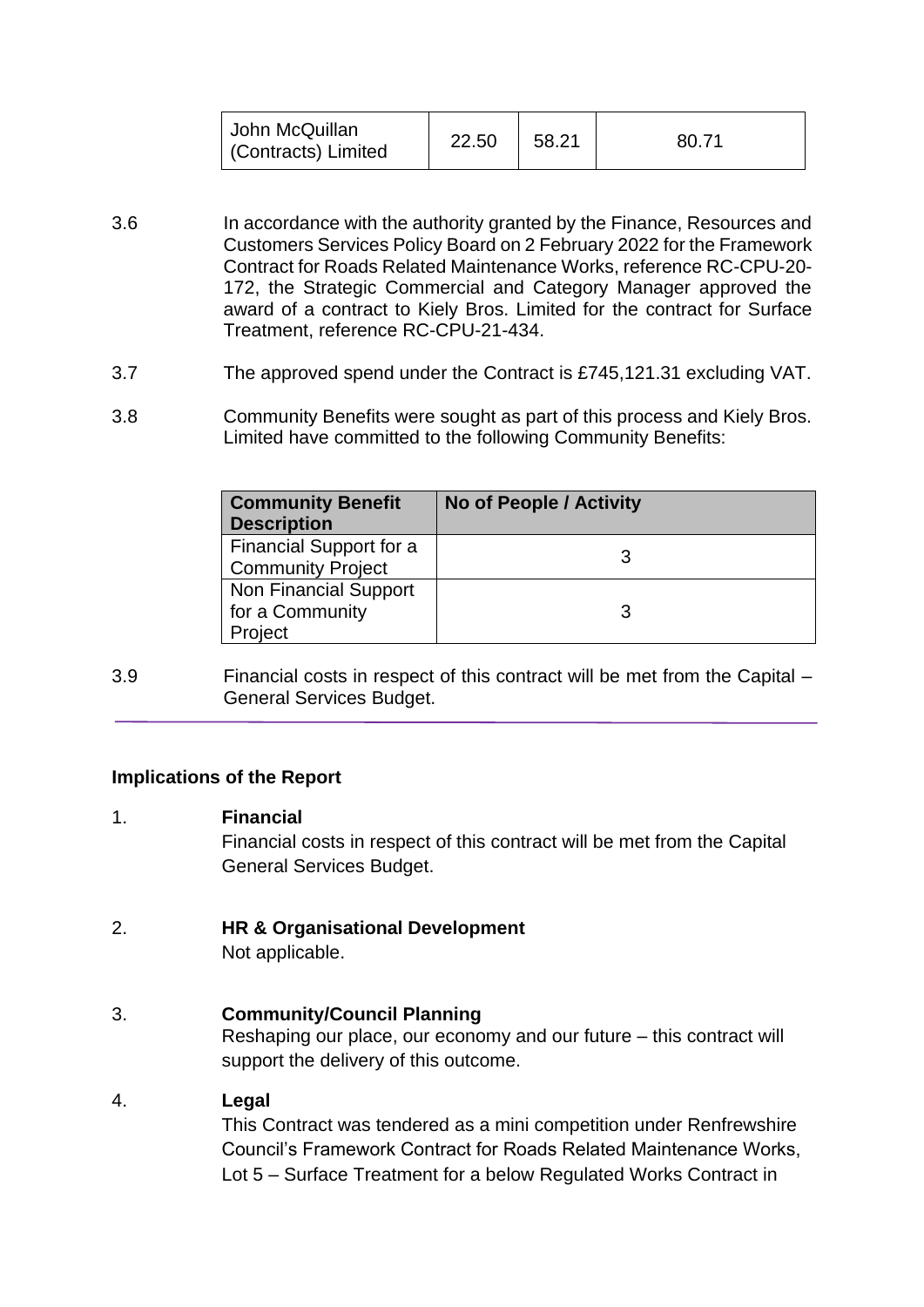accordance with the Framework Contract requirements and the Council's Standing Orders Relating to Contracts.

## 5. **Property/Assets**

The Council's roads infrastructure will be maintained to a high standard.

### 6. **Information Technology**

No Information Technology implications have been identified or are anticipated.

## 7. **Equality & Human Rights**

The Recommendations contained within this report have been assessed in relation to their impact on equalities and human rights. No negative impacts on equality groups or potential for infringement of individuals' human rights have been identified arising from the recommendations contained in the report. If required following implementation, the actual impact of the recommendations and the mitigating actions will be reviewed and monitored, and the results of the assessment will be published on the Council's website.

## 8. **Health & Safety**

All supplier's health and safety credentials were evaluated by Corporate Health and Safety when tendering for the Framework Contract for Roads Related Maintenance Works, reference RC-CPU-20-172, and met the Council's requirements regarding health and safety.

## 9. **Procurement**

The procurement procedures outlined within this report shall ensure that the Council meets its statutory requirements in respect of procurement procedures, efficiency and modern government.

## 10. **Risk**

*.* 

All supplier's insurances were assessed and evaluated when tendering for the Framework Contract for Roads Related Maintenance Works, reference RC-CPU-20-172, to confirm that they have met the minimum requirements regarding insurable risk.

## 11. **Privacy Impact**

No Privacy Impact implications have been identified or are anticipated.

## 12. **Cosla Policy Position**

No Cosla Policy implications have arisen or are anticipated.